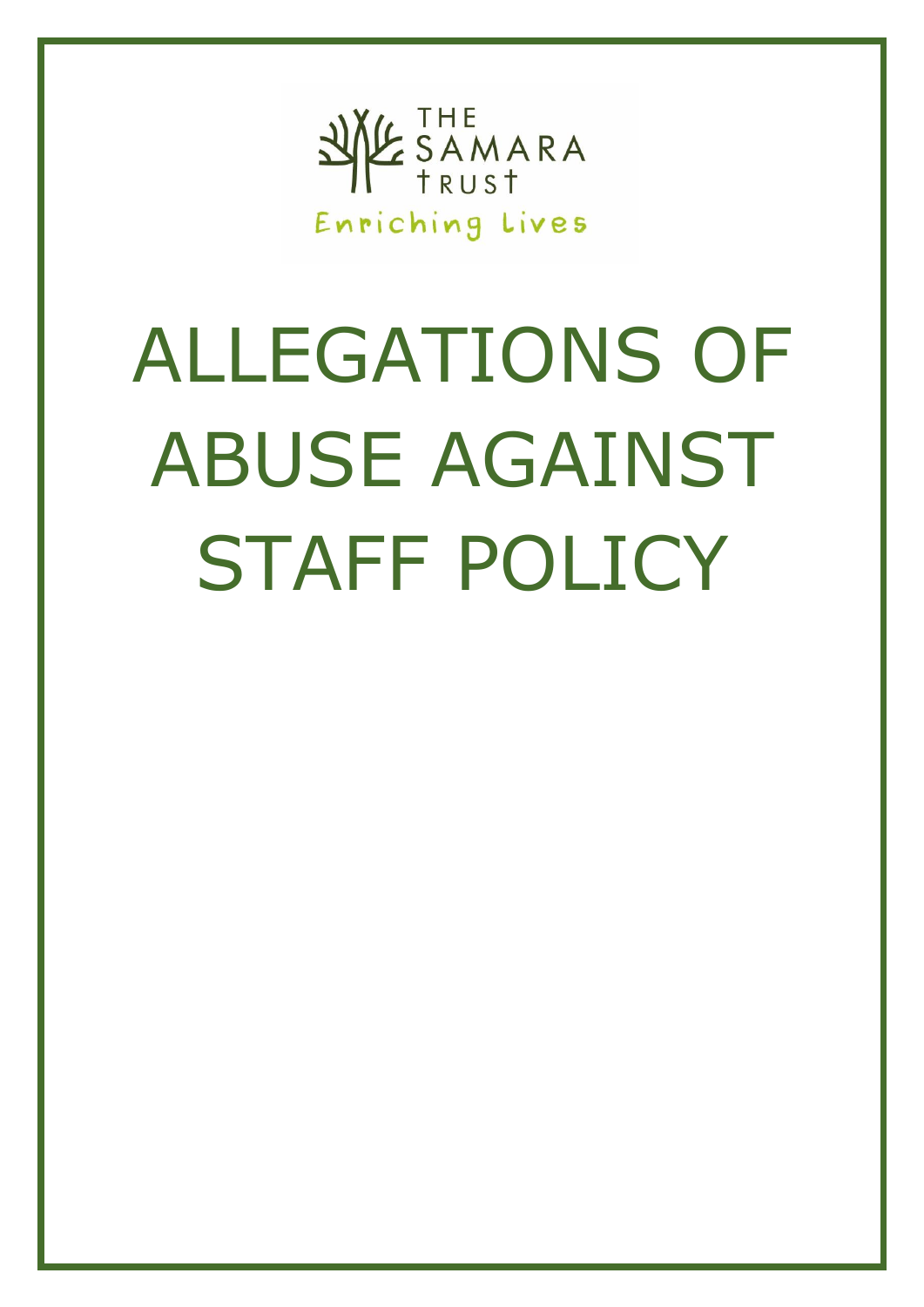## **ALLEGATIONS OF ABUSE AGAINST STAFF POLICY**

This policy was originally written in autumn 2019 by members of the board of trustees. It will be reviewed annually by the board of trustees.

Next review: November 2020

## **Contents:**

[Statement of intent](#page-2-0)

- 1. [Legal framework](#page-2-1)
- 2. [Definitions](#page-2-2)
- 3. [Initial allegation made to the school](#page-4-0)
- 4. [Initial consideration](#page-5-0)
- 5. [Action following initial consideration](#page-5-1)
- 6. [Cases where a crime may have been committed](#page-6-0)
- 7. [Allegations which are likely to necessitate an immediate referral to](#page-7-0) children's [social care services or the police](#page-7-0)
- 8. [Suspension](#page-7-1)
- 9. [Strategy meeting](#page-9-0)
- 10. [Attendance](#page-9-1)
- 11. [Communication following](#page-10-0) the strategy meeting
- 12. [Monitoring progress](#page-10-1)
- 13. [Referral to DBS](#page-10-2)
- 14. [Keeping records](#page-11-0)
- 15. [Confidentiality](#page-11-1)
- 16. False [and unsubstantiated](#page-12-0) allegations
- 17. [Learning lessons](#page-12-1)
- 18. [Information sharing](#page-12-2)
- 19. [Resignations and 'compromise](#page-13-0) or settlement agreements'
- 20. [Supporting those involved](#page-13-1)
- 21. [Monitoring and review](#page-15-0)

# **Appendix**

Appendix 1 – [Information Guide for Employees Facing Allegations](#page-16-0)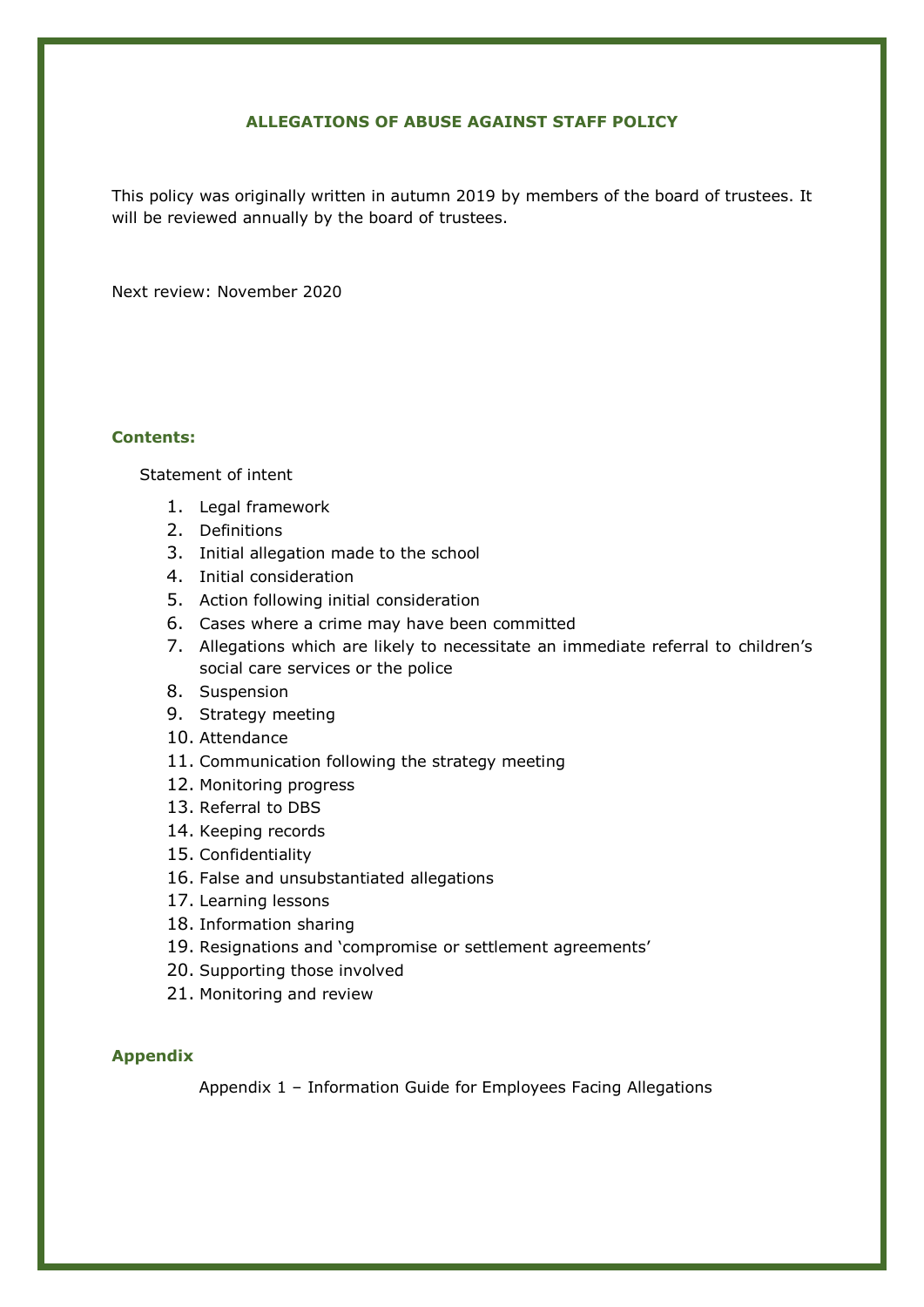## <span id="page-2-0"></span>**Statement of intent**

The Samara Trust takes its responsibility of care for pupils seriously. We will thoroughly investigate allegations of abuse against staff – this will be done in a fair way that does not prejudice either the pupil or the member of staff. Any investigation of an allegation of abuse will be made in line with this policy and we will provide both the accuser and accused with the support they require during the investigation.

The stipulations within this policy apply to all staff and volunteers currently working in school, irrelevant of whether the school is the location of the abuse. Allegations against a teacher who is no longer teaching will be referred to the police, along with any historical allegations.

## <span id="page-2-1"></span>**1. Legal framework**

- 1.1. This policy has due regard to legislation and statutory guidance including, but not limited to, the following:
	- The Children Act 1989
	- The Education Act 2002
	- The Children Act 2004
	- The Data Protection Act 2018
	- The General Data Protection Regulation (GDPR) 2018
	- DfE (2019) 'Keeping children safe in education'
	- DfE (2018) 'Working Together to Safeguard Children'
- 1.2. This policy should be followed in conjunction with the following school policies and procedures:
	- Child Protection and Safeguarding Policy
	- Behavioural Policy
	- Disciplinary Policy and Procedure

## <span id="page-2-2"></span>**2. Definitions**

- **Significant harm:** This is the threshold where compulsory social care intervention must take place – this was introduced by the Children Act 1989. Harm includes not only ill-treatment (including sexual abuse and nonphysical forms of ill treatment), but also the impairment of physical or mental health and the impairment of physical, emotional, social or behaviour development.
- **Abuse:** Abuse can be either physical, sexual, emotional harm, or a form of neglect. The definitions of different types of abuse are below:
	- **Abuse:** A form of maltreatment of a child. Somebody may abuse or neglect a child by inflicting harm, or by failing to act to prevent harm. They may be abused by an adult or adults or another child or children.
	- **Physical abuse:** A form of abuse which may involve hitting, shaking, throwing, poisoning, burning or scalding, drowning, suffocating, or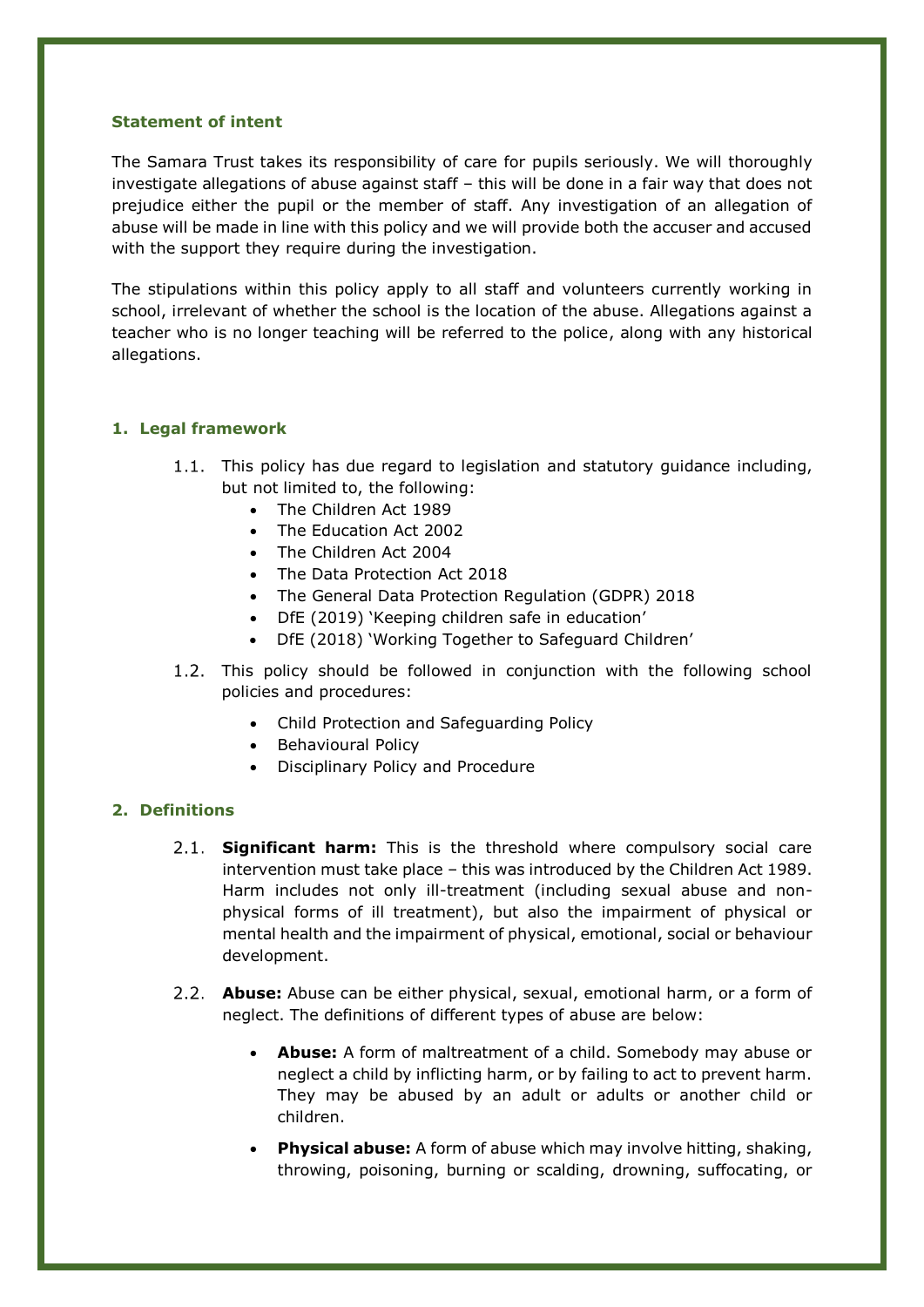otherwise causing physical harm to a child. Physical harm may also be caused when a parent fabricates the symptoms of, or deliberately induces, illness in a child.

- **Emotional abuse:** The persistent emotional maltreatment of a child such as to cause severe and adverse effects on the child's emotional development. It may involve conveying to a child that they are worthless, unloved, inadequate, or valued only insofar as they meet the needs of another person. It may include not giving the child opportunities to express their views, deliberately silencing them or 'making fun' of what they say or how they communicate. It may feature age or developmentally inappropriate expectations being imposed on children. These may include interactions that are beyond a child's developmental capability as well as overprotection and limitation of exploration and learning, or preventing the child participating in normal social interaction. It may involve seeing or hearing the ill-treatment of another. It may involve serious bullying (including cyber bullying), causing children frequently to feel frightened or in danger, or the exploitation or corruption of children. Some level of emotional abuse is involved in all types of maltreatment of a child, although it may occur alone.
- **Sexual abuse:** Involves forcing or enticing a child or young person to take part in sexual activities, not necessarily involving a high level of violence, whether or not the child is aware of what is happening. The activities may involve physical contact, including assault by penetration (for example rape or oral sex) or non-penetrative acts such as masturbation, kissing, and rubbing and touching the outside of clothing. They may also include non-contact activities, such as involving children in looking at, or the production of, sexual images, watching sexual activities, encouraging children to behave in sexually inappropriate ways, or grooming a child in preparation for abuse (including via the internet). Sexual abuse is not solely perpetrated by adult males. Women can also commit acts of sexual abuse, as can other children.
- **Neglect:** The persistent failure to meet a child's basic physical and/or psychological needs, likely to result in the serious impairment of the child's health or development. Neglect may occur during pregnancy as a result of maternal substance abuse. Once a child is born, neglect may involve a parent or carer failing to: provide adequate food, clothing and shelter (including exclusion from home or abandonment); protect a child from physical and emotional harm or danger; ensure adequate supervision (including the use of inadequate care-givers); or ensure access to appropriate medical care or treatment. It may also include neglect of, or unresponsiveness to, a child's basic emotional needs.
- **Position of trust:** Those working with children and young people should understand that they are in positions of power and trust in relation to these groups. There is potential for exploitation and harm to children and young people, and employees have a responsibility to ensure that an unequal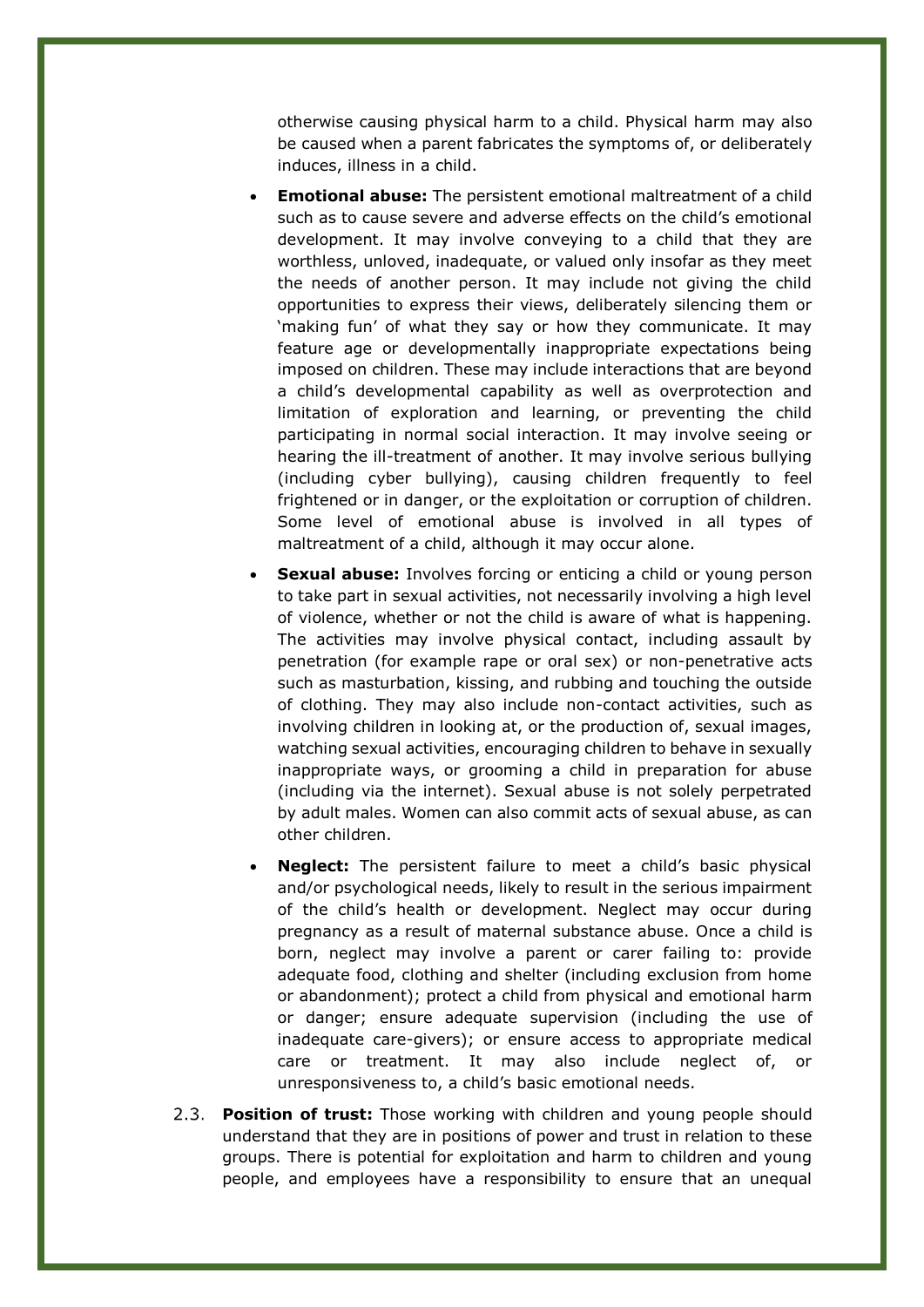balance of power is not used for personal advantage or gratification. Employees should always maintain professional boundaries and avoid behaviour which might be misinterpreted by others.

- $2.4.$ The following definitions will be used when determining the outcome of allegation investigations:
	- **Substantiated:** there is sufficient evidence to prove the allegation
	- **Malicious:** there is sufficient evidence to disprove the allegation and there has been a deliberate act to deceive
	- **False:** the is sufficient evidence to disprove the allegation
	- **Unsubstantiated:** there is insufficient evidence to either prove or disprove the allegation. The term, therefore, does not imply guilt or innocence
	- **Unfounded:** to reflect cases where there is no evidence or proper basis which supports the allegation being made
- **Publication:** Any speech, writing, relevant programme or other  $2.5.$ communication in whatever form, which is addressed to the public at large or any section of the public.

## <span id="page-4-0"></span>**3. Initial allegation made to the school**

- 3.1. For the purpose of this policy, '**allegation**' refers to where a member of staff is accused of abusing a pupil.
- 3.2. The headteacher, or the chair of governors if an allegation is made against the headteacher, will be the '**case manager'**. They will be responsible for deciding with the designated officer the course of action of each allegation.
- 3.3. Any allegation of abuse will be reported to the designated officer. Should the initial allegation first be made to any other member of staff, then that member of staff will either request the person raising the allegation to report it to the case manager or, if that is not possible, pass details of the allegation to the designated officer immediately.
- 3.4. Should the allegation be made against the headteacher, it will be brought to the attention of the chair of governors immediately.
- 3.5. Allegations should be reported to the designated officer immediately if a staff member or volunteer has:
	- Behaved in a way that has harmed a child, or may have harmed a child.
	- Possibly committed a criminal offence against or related to a child.
	- Behaved towards a child or children in a way that indicates that they pose or may pose a risk to children.
- 3.6. Where the allegation is extremely serious, e.g. where a pupil's life may be in danger, immediate intervention by the police or children's social care services will be required.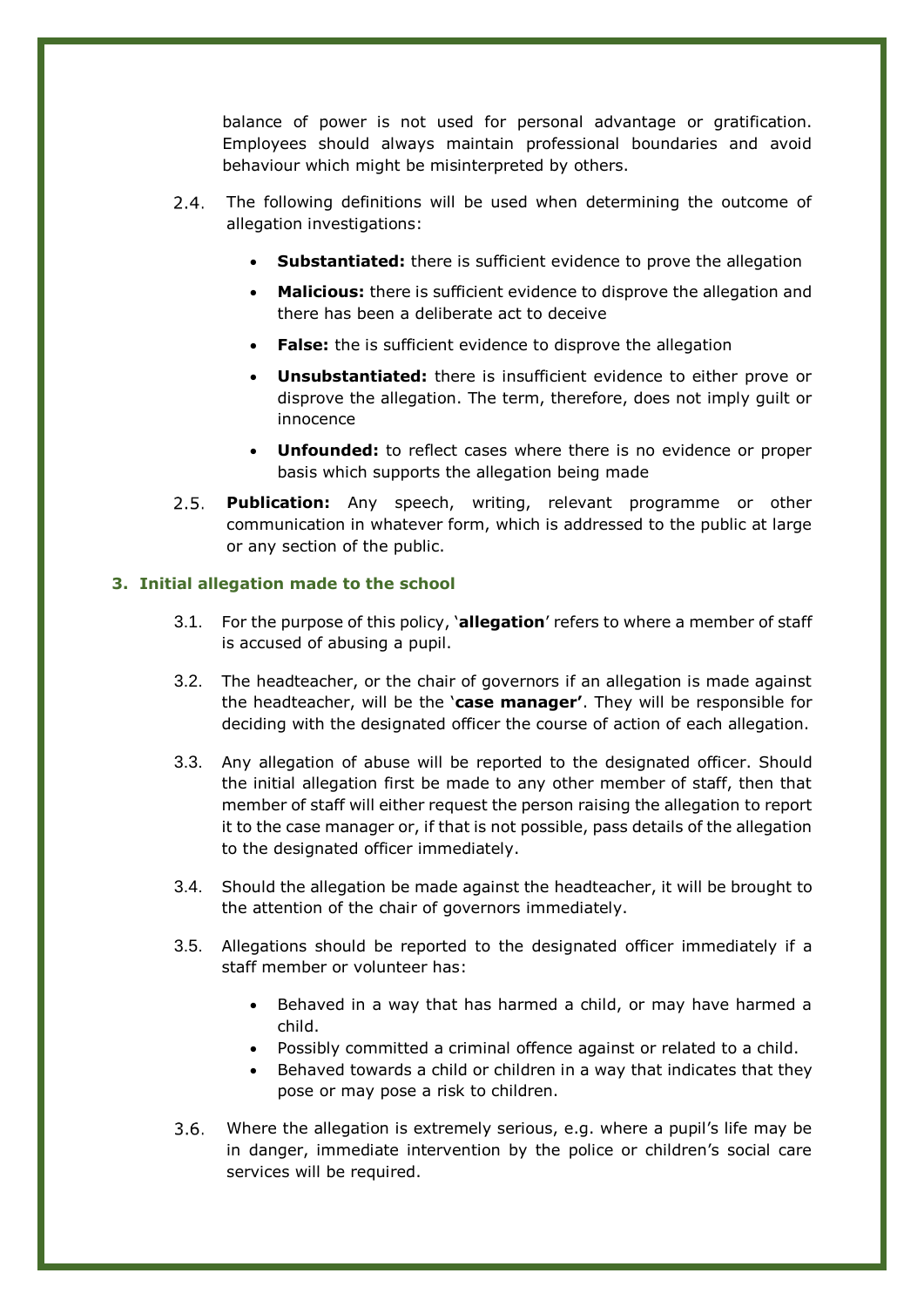$3.7.$ Allegations will be investigated in a fair and consistent way that provides effective protection for the child and, at the same time, supports the staff member or volunteer who is the subject of the allegation.

# <span id="page-5-0"></span>**4. Initial consideration**

- 4.1. The case manager will discuss the allegation with the designated officer, providing details of the allegation and the circumstances in which it was made. The discussion will also consider whether there is evidence or information that establishes whether the allegation is false or unfounded.
- 4.2. The case manager and designated officer will take into account the right of staff to use reasonable force when dealing with instances of physical contact, such as disruptive behaviour, when considering allegations.
- 4.3. Where there is no likely involvement of the police or child social care services, the case manager will inform the accused person about the allegation as soon as possible after consulting with the designated officer – as much information as possible will be shared with the accused.
- 4.4. Where there is involvement of the police or child social care services, or a strategy discussion is required, the case manager will consult with them before disclosing any information with the accused.
- 4.5. If the allegation **is not** clearly false and there is cause to suspect that a child is suffering, or is likely to suffer, significant harm, the designated officer will immediately refer it to LA children's social care or police and ask for a strategy discussion, in accordance with 'Working Together to Safeguard Children', to be convened straight away. In those circumstances, the strategy discussion will include the designated officer and the case manager.
- 4.6. If there is not cause to suspect that 'significant harm' is an issue, but a criminal offence might have been committed, the designated officer will immediately inform the police and convene a similar discussion to decide whether a police investigation is needed. That discussion will also involve the school and any other agencies involved with the child.
- 4.7. If the initial sharing of information and evaluation leads to no further action being taken, the decision and justification for it will be recorded by both the case manager and the designated officer. An agreement on what information should be put in writing to the individuals concerned and any follow-up actions will also be reached.

# <span id="page-5-1"></span>**5. Action following initial consideration**

- 5.1. All allegations will be investigated without delay and they will be resolved as quickly as possible.
- $5.2.$ Where the case manager and designated officer decides that the allegation does not involve a possible criminal offence, the designated officer will deal with it.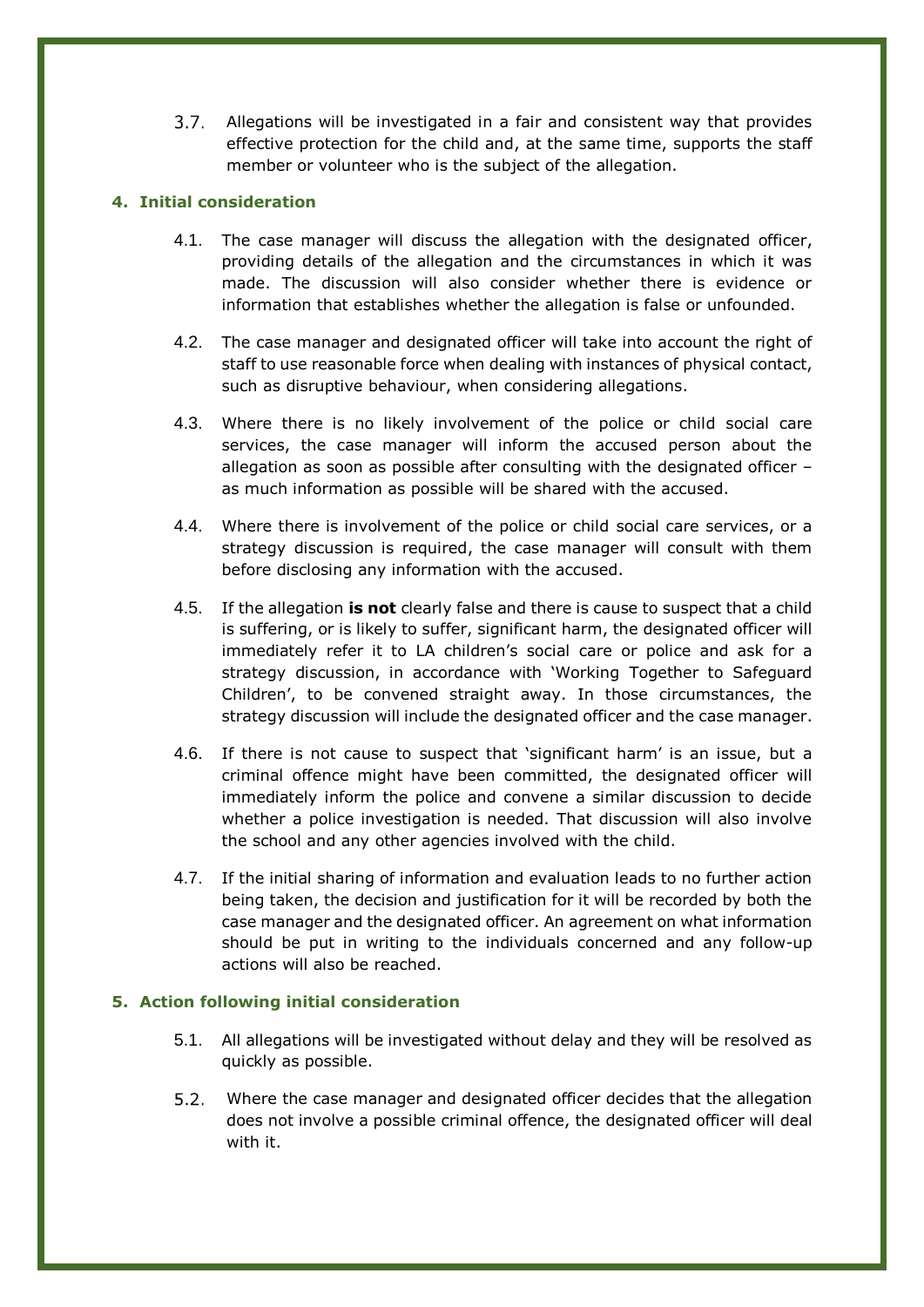- 5.3. If the nature of the allegation does not require formal disciplinary action, the case manager will institute appropriate action within three working days.
- 5.4. If a disciplinary hearing is required and can be held without further investigation, the hearing will be held within **15 working days**.
- 5.5. Where further investigation is required, the case manager and designated officer will discuss who will undertake the investigation and how it will be conducted.
- 5.6. The investigating officer aims to provide a report to the case manager within 10 working days.
- 5.7. On receipt of the report of the investigation, the case manager will consult the designated officer and decide whether a disciplinary hearing is needed within two working days. If a hearing is needed, it will be held within **15 working days**.
- 5.8. The designated officer will take on board any recommendations made by children's social care services or the police with regard to any disciplinary action required.
- 5.9. The school aims to resolve 80 percent of cases within one month of receiving the allegation, 90 percent within three months, and all but the most exceptional cases within 12 months.
- 5.10. The designated officer will continue to liaise with the school to monitor progress of the case and provide advice or support when required or requested.
- 5.11. The school will not consider suspension as a default position: the case manager and designated officer will attempt to find alternative outcomes for the accused before they are suspended. Outcomes may include:
	- Redeploying the member of staff within the school to avoid direct contact with the pupil.
	- Providing an assistant to be present when the individual has contact with pupils.
	- Redeploying the individual to alternative work so they do not have unsupervised access to pupils.
	- Moving the pupil to different classes so that they do not come into contact with the accused member of staff, making it clear that this is not a punishment.
	- Temporarily redeploying the accused to another role in a different location.

#### <span id="page-6-0"></span>**6. Cases where crimes may have been committed**

6.1. If there is no cause to suspect that significant harm is an issue, but a criminal offence might have been committed, the designated officer will immediately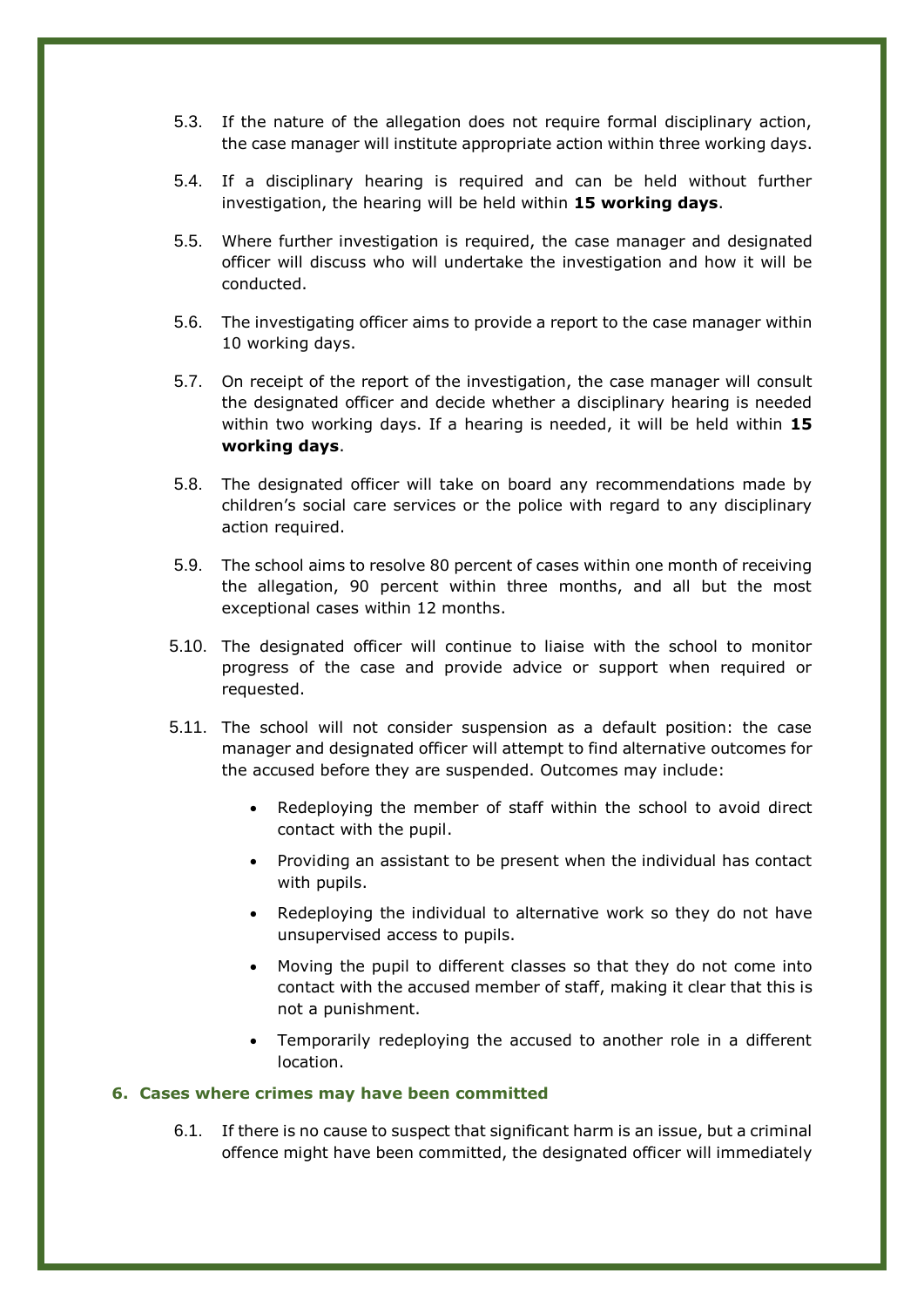inform the police and convene a similar discussion to decide whether a police investigation is needed. That discussion will also involve the school.

- 6.2. Where the involvement of children's social care services is not required, as the pupil is not assessed to be at risk of significant harm, but a police investigation continues, the designated officer will agree with the police, the school and any other agency involved with the child, the nature of the allegation and how this must be addressed.
- 6.3. This joint evaluation discussion must take place within one working day of the referral and must consider how to progress enquiries, e.g. a criminal process parallel with a disciplinary process, or whether disciplinary action needs to be suspended until police enquiries/prosecution are completed.
- 6.4. These investigations must be reviewed by the police no later than four weeks after the joint evaluation discussion has concluded and, thereafter, at fortnightly or monthly intervals, depending on the complexity of the case.
- 6.5. If the police and/or the Crown Prosecution Service (CPS) decide not to charge the individual with an offence, decide to administer a caution, or the person is acquitted by a court, the police will pass all information they have which may be relevant to a disciplinary case to the school without delay. In those circumstances, the case manager will deal with the case in consultation with the designated officer.
- 6.6. If the person is convicted of an offence, the police will also inform the employer straight away so that the appropriate action can be taken.

# <span id="page-7-0"></span>**7. Allegations which are likely to necessitate an immediate referral to children's social care services or the police**

- 7.1. The following situations will require immediate referral to children's social care services or the police:
	- Where the pupil has suffered, is suffering, or is likely to suffer significant or serious harm.
	- Where the pupil alleges that a criminal offence has been committed.
	- Any allegation of a sexual nature.
- 7.2. The case manager is aware that some other complaints may also be regarded as child protection issues and, therefore, each complaint will be carefully considered in consultation with the designated officer before taking any action.
- 7.3. Where allegations of the above are referred to children's social care services, subsequent action will be in accordance with local safeguarding arrangements.

## <span id="page-7-1"></span>**8. Suspension**

8.1. The possible risk of harm to children posed by an accused person needs to be effectively evaluated and managed in respect of the child(ren) involved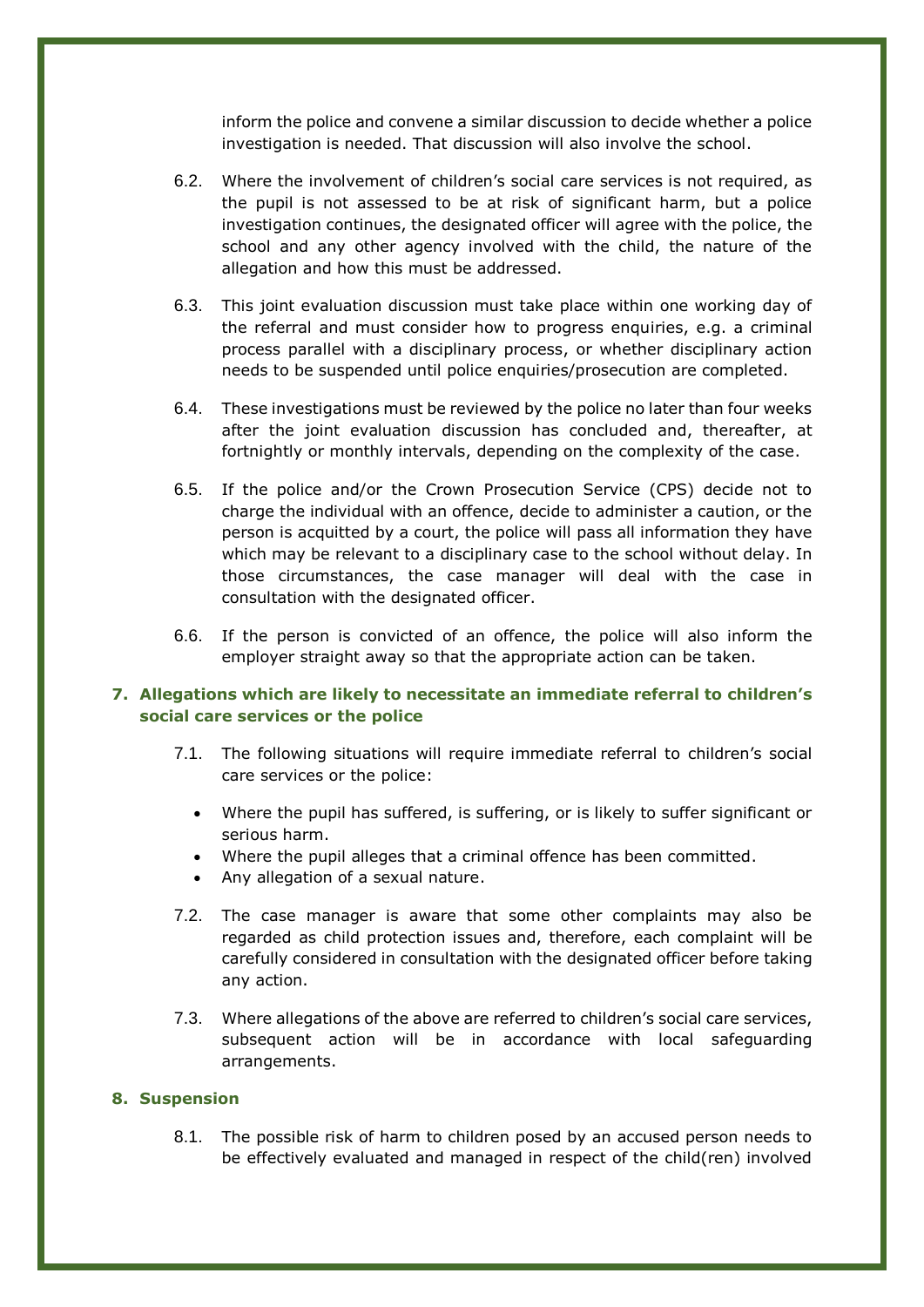in the allegations. In some cases, that will require the school to consider suspending the person until the case is resolved.

- 8.2. Suspension is not an automatic response when an allegation is reported. If the school is concerned about the welfare of other children in the community or the staff member's family, those concerns will be reported to the designated officer or police, but suspension is highly unlikely to be justified based on such concerns alone.
- 8.3. Suspension will only be considered in a case where there is cause to suspect a child or other children at the school is or are at risk of harm, or the allegation warrants investigation by the police, or is so serious that it might be grounds for dismissal; however, a person will not be suspended automatically, or without careful thought being given to the particular circumstances of the case.
- 8.4. The school will consider carefully whether the circumstances of the case warrant a person being suspended from contact with children at the school until the allegation is resolved, and may wish to seek advice from the personnel adviser.
- 8.5. The school will also consider whether the result that would be achieved by suspension could be obtained by alternative arrangements. For example, redeployment so that the individual does not have direct contact with the child concerned, or providing an assistant to be present when the individual has contact with children. This allows time for an informed decision regarding the suspension and possibly reducing the initial impact of the allegation. This will, however, depend upon the nature of the allegation.
- 8.6. The school will consider the potential permanent professional reputational damage to members of staff that can result from suspension where an allegation is later found to be unsubstantiated, unfounded or maliciously intended.
- 8.7. Where it has been deemed appropriate to suspend the person, written confirmation will be dispatched within one working day, giving the reasons for the suspension. The person will be informed at that point who their named contact is within the school and provided with their contact details.
- 8.8. Children's social care services or the police cannot require the school to suspend a member of staff or a volunteer, although the school will give appropriate weight to their advice.
- 8.9. The power to suspend is vested in the Principal or the governing board, who are the employers of staff at the school.
- 8.10. In certain circumstances, where a strategy discussion or initial evaluation concludes that there should be enquiries by children's social care services and/or an investigation by the police, the designated officer will canvass police and children's social care services for views about whether the accused member of staff needs to be suspended from contact with children to inform the school's consideration of suspension.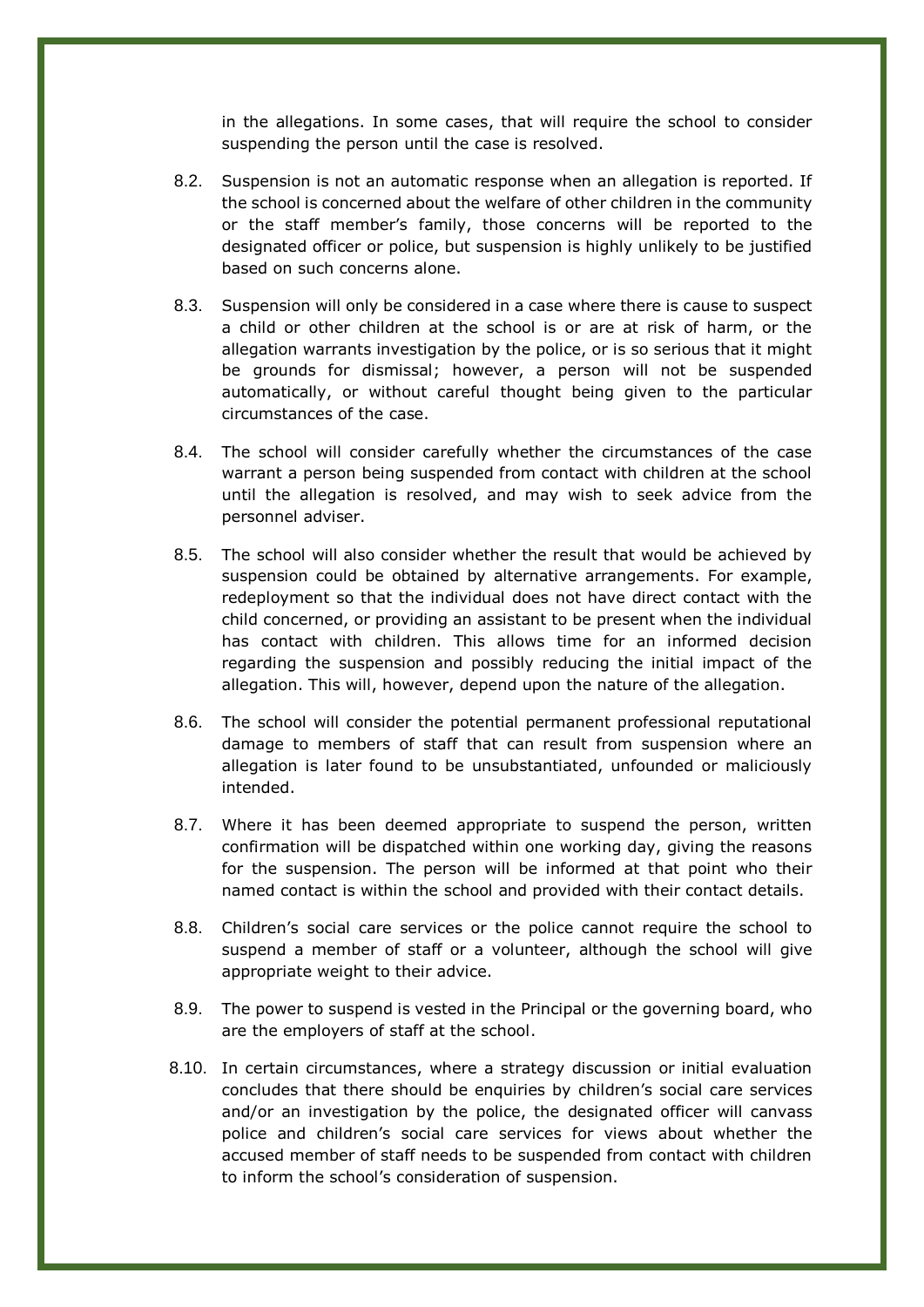8.11. A risk assessment is carried out for each individual case to determine whether the member of staff should be suspended. The assessment takes into account the context of the allegation, background information in relation to the member of staff, and any outcome following the strategy meeting. It also takes into account whether a temporary transfer or period of paid leave is appropriate as an alternative to suspension. The assessment is recorded, and a copy kept on file.

## <span id="page-9-0"></span>**9. Strategy meeting**

- 9.1. A strategy meeting will be convened within one working day of the referral being made and chaired by the child protection and review unit.
- 9.2. The designated officer and all relevant personnel including, where appropriate, the case manager (or nominated representative) and the school HR business partner, will attend this meeting in order to share information and participate in the planning of any enquiries.
- 9.3. The strategy meeting will be conducted in accordance with local safeguarding arrangements.
- 9.4. The purpose of the strategy meeting is to:
	- Consider the risk to the pupil directly involved and other pupils.
	- Share all relevant information about the person who is the subject of the allegation and about the alleged victim.
	- Determine the need for investigation and who is responsible for carrying it out.
	- Plan the investigation/enquiries and set timescales for tasks to be undertaken.
	- Consider whether any other children are affected by the allegations, e.g. the person's own children, grandchildren, or other children in the agency setting such as children placed with foster carers, childminders or youth clubs.
	- Ensure that the person who is the subject of the allegation is kept informed and supported.
	- Decide how regular information and support will be provided to the child and family and by whom.
	- Plan all interviews and agree who should undertake them so that there is no confusion between a criminal investigation (section 47 enquiry) and disciplinary processes.
	- Consider the need to inform relevant parties.
	- Jointly consider how to manage any media interest.
	- Consider whether the circumstances require the person who is subject to the allegation to be suspended from contact with pupils; this may change as the investigation progresses and should be reviewed regularly.
	- Consider the appropriate course of action if the allegation is against a governor, a temporary member of staff or a supply teacher.

## <span id="page-9-1"></span>**10.Attendance**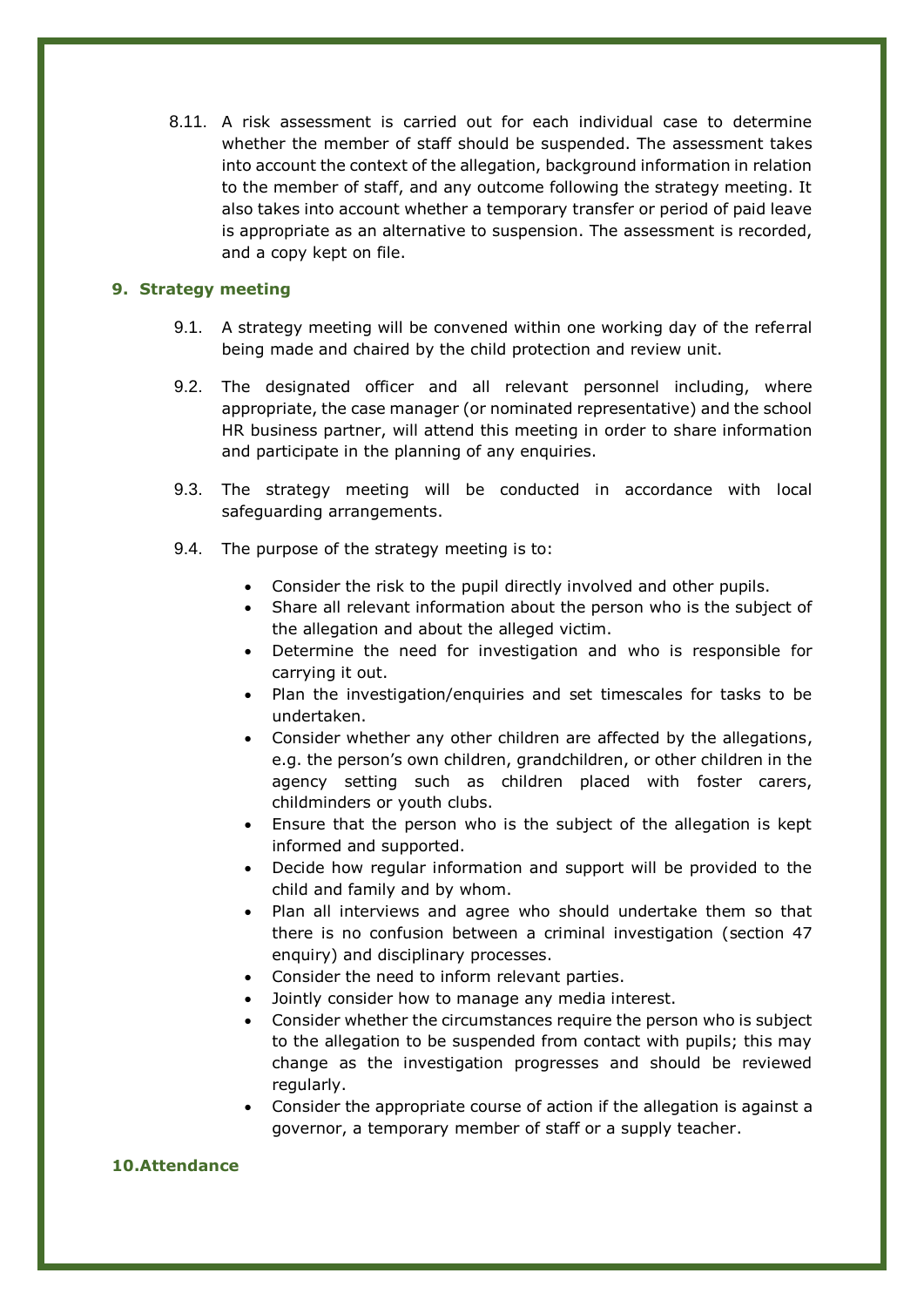- 10.1. An LA social worker, health practitioners and a policy representative will be involved in the strategy discussion. A representative from the school will also attend.
- 10.2. The member of staff who is the subject of the allegation will not be invited to attend the meeting; however, the strategy meeting will agree when and how the member of staff will be informed.
- 10.3. The minutes of the strategy meeting will be circulated by the chair of the meeting to relevant parties.

## <span id="page-10-0"></span>**11.Communication following the strategy meeting**

- 11.1. The following people will be informed of the outcome of the strategy meeting:
	- The pupil making the allegation and their parents will be informed of the likely course of action and that the matter is confidential and must not be discussed.
	- The member of staff against whom the allegation has been made will be informed of the likely course of action − a record will be kept on the individual's personnel file.
	- The chair of governors will be informed of the likely course of action.
- 11.2. Subsequent strategy meetings will be held fortnightly, or at a minimum monthly, to review progress.

## <span id="page-10-1"></span>**12.Monitoring progress**

- 12.1. The designated officer will regularly monitor the progress of cases, either by reviewing strategy meetings or by liaising with the police and/or children's social care services colleagues or the school, as appropriate.
- 12.2. Reviews will be conducted at fortnightly or monthly intervals, depending on the complexity of the case.

# <span id="page-10-2"></span>**13.Referral to DBS**

- 13.1. If, on conclusion of the case, the school ceases to use the person's services against whom the allegation was made, or the person ceases to provide their services, the school will consult the designated officer about whether a referral to the DBS is required. If a referral is appropriate, the report will be made within one month.
- 13.2. The school will make a referral to the DBS where there is reason to believe that an individual has engaged in conduct that has harmed, or is likely to harm, a child, or if a person otherwise poses a risk of harm to a child. This duty applies to all individuals, irrelevant of whether they are working in regulated activity or not.
- 13.3. Referrals to the Teaching Regulation Agency (TRA) are also made where appropriate.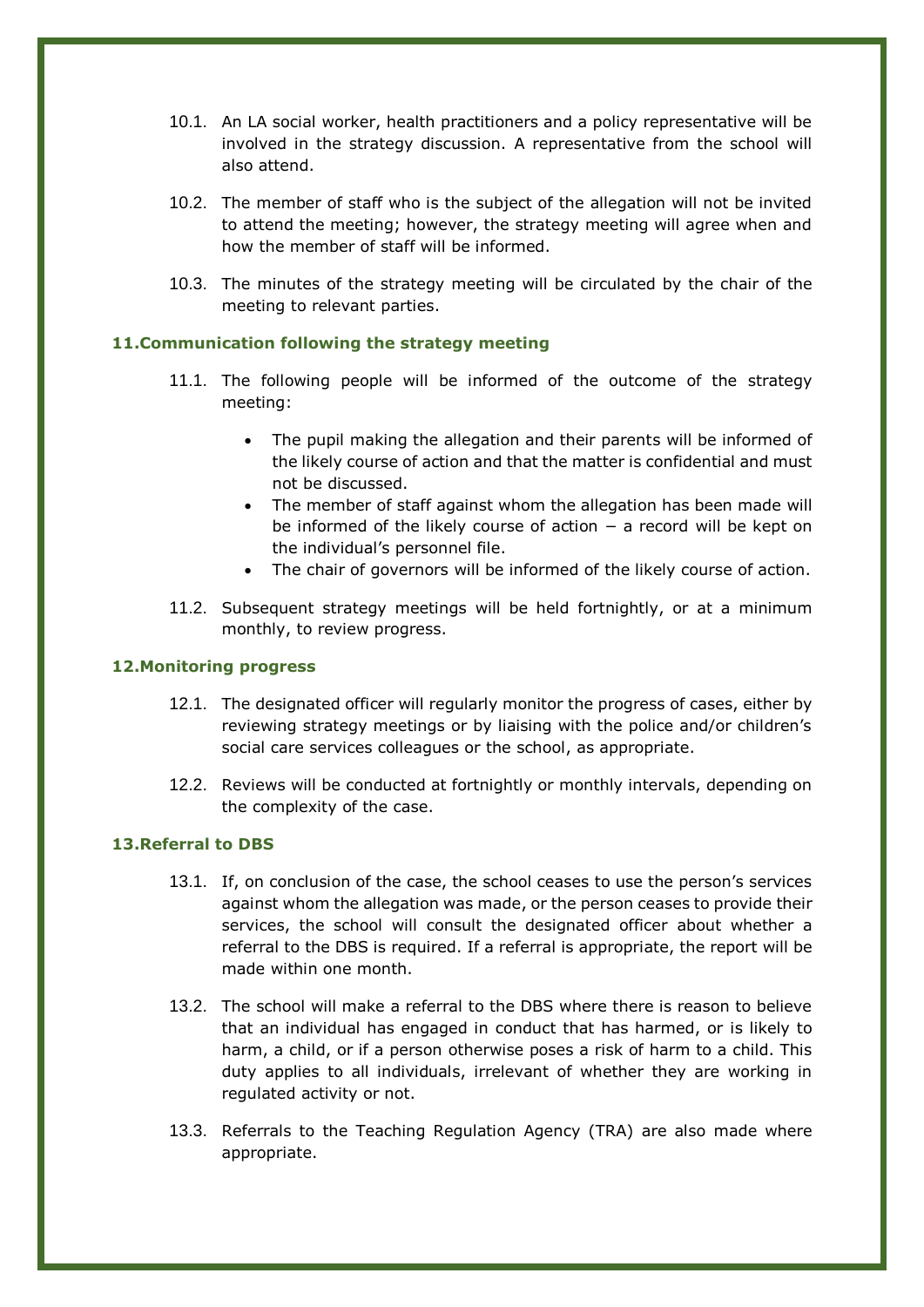## <span id="page-11-0"></span>**14.Keeping records**

- 14.1. A clear and comprehensive record of any allegation is made even if police or disciplinary action is not taken or proven. This includes details of the allegation, how the allegation was followed up and resolved, and a note of any action taken, including any sanctions imposed.
- 14.2. The record will be kept on the member of staff's confidential personnel file.
- 14.3. If an allegation is found to be malicious, it will be removed from the staff member's personnel file – all other allegations will be recorded.
- 14.4. The purpose of this record is to enable accurate information to be given in response to any future reference request if the individual leaves the school.
- 14.5. It is also important that accurate and detailed information is held in the event that the DBS makes requests for further information. This information is given to the DBS, if requested, due to the nature of the allegation. A comprehensive record of all allegations will provide clarification in cases where a future DBS disclosure reveals information from the police about an allegation which did not result in a criminal conviction.
- 14.6. The record will be retained until normal retirement age or for 10 years from the date of the allegation; whichever is longer.
- 14.7. The school is required to preserve records which contain information about allegations of sexual abuse for the Independent Inquiry into Child Sexual Abuse, for the term of the inquiry.

## <span id="page-11-1"></span>**15.Confidentiality**

- 15.1. Every effort is made to maintain confidentiality and guard against unwanted publicity whenever an allegation is made.
- 15.2. The case manager will have due regard to advice given by the designated officer, police or children's social care services to agree to the following:
	- Who needs to know about the allegation and what information can be shared.
	- How to manage speculation, leaks and gossip.
	- What, if any, information can be reasonably be given to the wider community to reduce speculation.
	- How to manage the press and any media coverage.
- 15.3. The school will adhere to the restrictions preventing publication of any material that may lead to the identification of a teacher in a school who has had an allegation made against them. A statement will be released if the accused decides to waive their right to anonymity by going public themselves or by giving written consent for another to do so.
- 15.4. If the judge lifts the restrictions, the school will release a statement.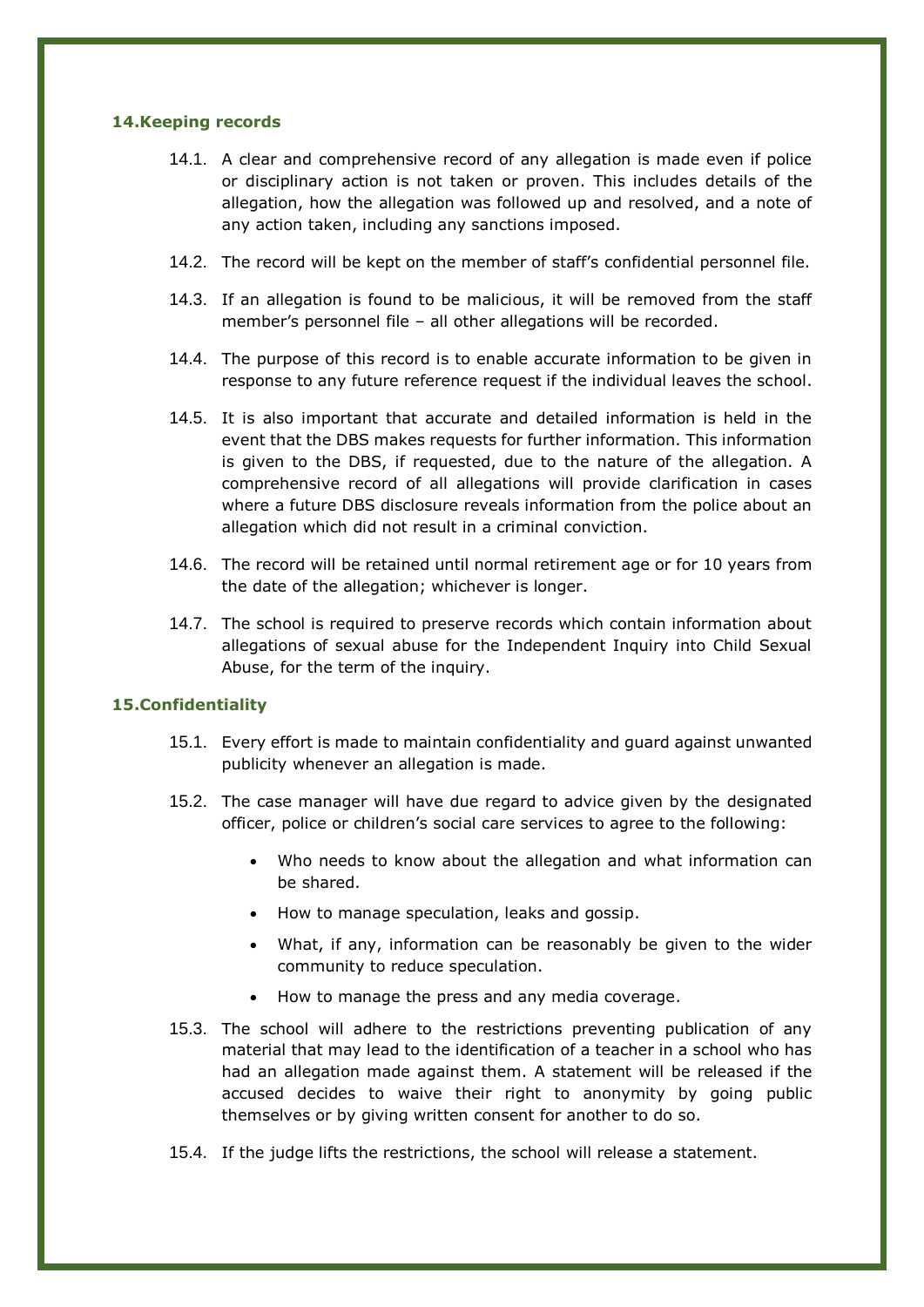- 15.5. Publication of the case will only be made when the accused has been charged or the Secretary of State publishes information about the investigation.
- 15.6. The publication of material that may lead to the identification of the accused is prohibited.
- 15.7. Any enquiries from the press will be directed to the chair of governors, unless it is a freedom of information or subject access request, in which case the school, HR business partner or legal representative will be contacted.

#### <span id="page-12-0"></span>**16.False and unsubstantiated allegations**

- 16.1. If an allegation made by a pupil is proved to be false, unsubstantiated and/or malicious, action will be taken to determine whether the person who made the allegation needs services or may have been abused by someone else.
- 16.2. In the case of a pupil deliberately inventing or making a malicious allegation, the case manager will consider action in accordance with the Behavioural Policy and whether the police should be asked if action may be appropriate against the person responsible.
- 16.3. If it is clear to the case manager and the designated officer that the allegation is demonstrably false or unfounded, the member of staff will be informed orally and in writing of the allegation, that it is without foundation and that no further action will be taken.
- 16.4. Where appropriate, and if requested, support will be offered, which could include occupational health and counselling services.
- 16.5. If an allegation made by a member of staff is proved to be false and/or malicious, an investigation will take place in accordance with the school's Disciplinary Policy and Procedure. The police may also consider taking action against the individual making the allegation.
- 16.6. Details of allegations that are found to have been malicious will be removed from the staff member's personnel file.
- 16.7. Allegations that are proven to be false, unsubstantiated or malicious will not be included in references.

#### <span id="page-12-1"></span>**17.Learning lessons**

17.1. Where an allegation has been made against a member of staff, lessons can be learned, whether the allegations are proven or not. At the conclusion of a case, relevant parties will discuss what can be learned and, therefore, lead to improved practice, either to the school procedures or to help prevent similar events in the future. The designated officer and the case manager will review the case.

#### <span id="page-12-2"></span>**18.Information sharing**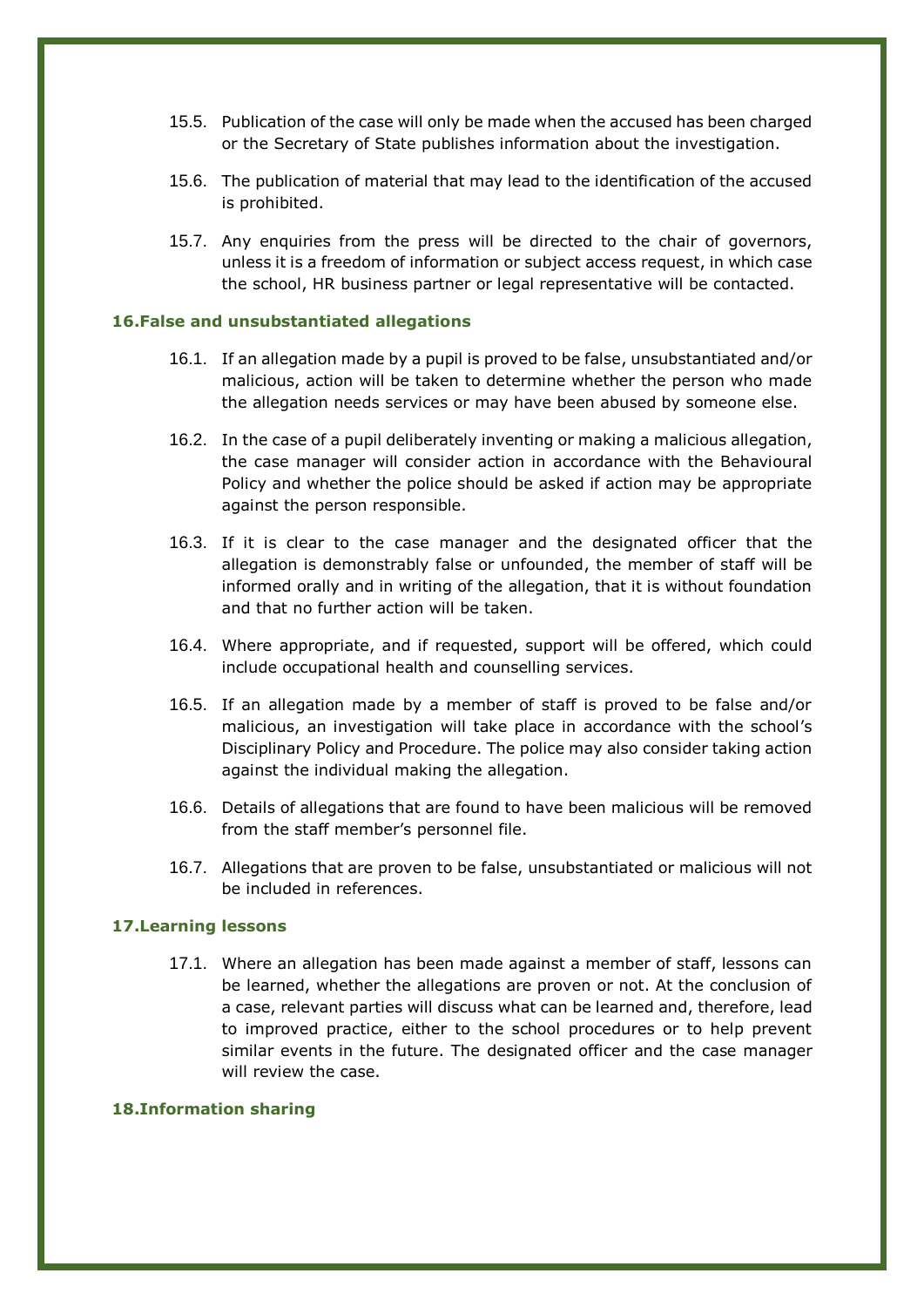- 18.1. In a strategy meeting or initial evaluation of the case, the agencies concerned will share all relevant information they have about the person who is the subject of an allegation, and about the alleged victim.
- 18.2. Staff attending the strategy meeting will be prepared with the appropriate information, e.g. full name, address, when their latest DBS check was completed, start date, involvement in youth activities, children of their own, and any other information that could be helpful.
- 18.3. As per procedures, the police will obtain consent from the individuals concerned to share the statements and evidence they obtain with the school for disciplinary purposes. This will be done as their investigation proceeds rather than after it has concluded. This will enable the police to share relevant information without delay at the conclusion of their investigation or any court case.
- 18.4. Children's social care services adopt a similar procedure when making enquiries to determine whether the pupil named in the allegation needs protection or services, so that any information obtained in the course of those enquiries, which is relevant to a disciplinary case, can be passed to the school without delay.

## <span id="page-13-0"></span>**19.Resignations and 'compromise or settlement agreements'**

- 19.1. The fact that a person tenders their resignation, or ceases to provide their services, will not prevent an allegation being followed up in accordance with these procedures.
- 19.2. Every effort is made to reach a conclusion in all cases of allegations bearing on the safety or welfare of children, including where the person concerned refuses to cooperate with the process.
- 19.3. Wherever possible, the accused will be given a full opportunity to answer the allegation and make representations about it.
- 19.4. The process of recording the allegation and any supporting evidence, and reaching a judgement about whether it can be regarded as substantiated, will continue even if representations cannot be given or the accused does not cooperate. It may be difficult to reach a conclusion in those circumstances, and it may not be possible to apply any disciplinary sanctions if the accused's notice period expires before the process is complete, but it is important to reach and record a conclusion wherever possible.
- 19.5. 'Compromise' or 'settlement agreements' will not be used in cases where the accused refuses to cooperate or resigns before their notice period expires – this will not prevent a police investigation if necessary.
- 19.6. In any event, such an agreement will not prevent a thorough police investigation where that is appropriate, nor can it override the statutory duty to make a referral to the DBS or the TRA where circumstances require that.

#### <span id="page-13-1"></span>**20.Supporting those involved**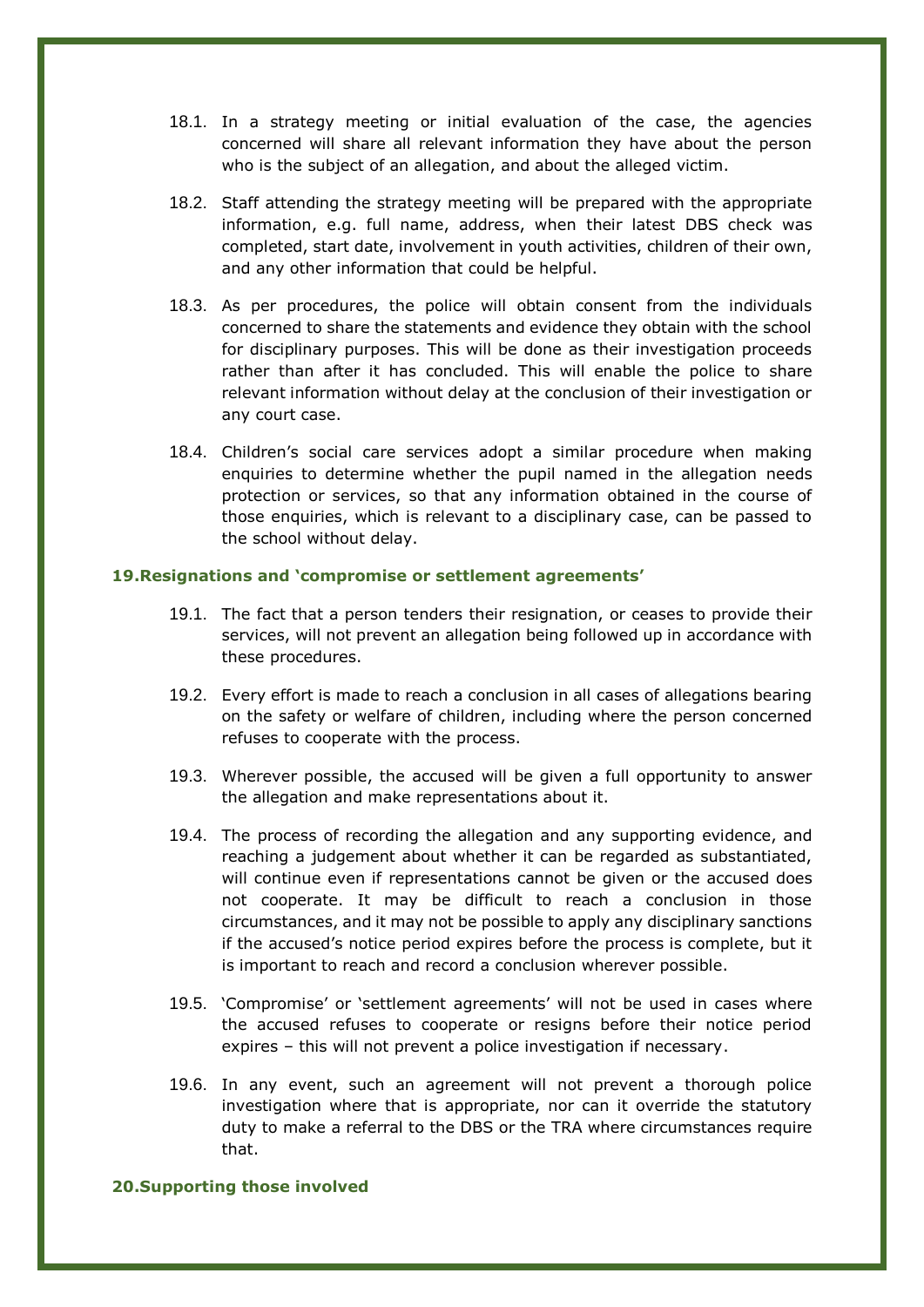#### **Supporting the accused**

- 20.1. The school has a duty of care to its employees and will act to manage and minimise the stress inherent in the allegations and disciplinary process. Support for the individual is vital to fulfilling this duty.
- 20.2. Individuals will be informed of concerns or allegations as soon as possible and given an explanation of the likely course of action, unless there is an objection by the children's social care services or the police.
- 20.3. The individual will be advised to contact their trade union representative, if they have one, or a colleague for support.
- 20.4. The accused will be given access to welfare counselling or medical advice.
- 20.5. The school will appoint a named representative to keep the accused informed of the progress of the case and consider what other support is appropriate for the individual; this may include occupational health.
- 20.6. Particular care will be taken when employees are suspended to ensure that they are kept informed of both the progress of their case and current workrelated issues.
- 20.7. Social contact with colleagues and friends is not prevented unless there is evidence to suggest that such contact is likely to be prejudicial to the gathering and presentation of evidence.

#### **Supporting parents**

- 20.8. Parents involved with an allegation will be kept informed about the case; however, where a strategy discussion is required, or the police or children's social care services need to be involved, the case manager will not inform them until those agencies have been consulted and have agreed what information can be disclosed.
- 20.9. They will also be kept informed about the progress of the case, and told the outcome where there is not a criminal prosecution, including the outcome of any disciplinary process.
- 20.10. The deliberations of a disciplinary hearing, and the information considered in reaching a decision, cannot normally be disclosed, but the parents of the child will be told the outcome in confidence.
- 20.11. In deciding what information to disclose, careful consideration will be given to the provisions of the GDPR and the Data Protection Act 2018, the law of confidence and, where relevant, the Human Rights Act 1998.
- 20.12. Parents will be reminded of the requirement to maintain confidentiality about any allegations made against teachers whilst investigations are ongoing.

#### **Supporting the child**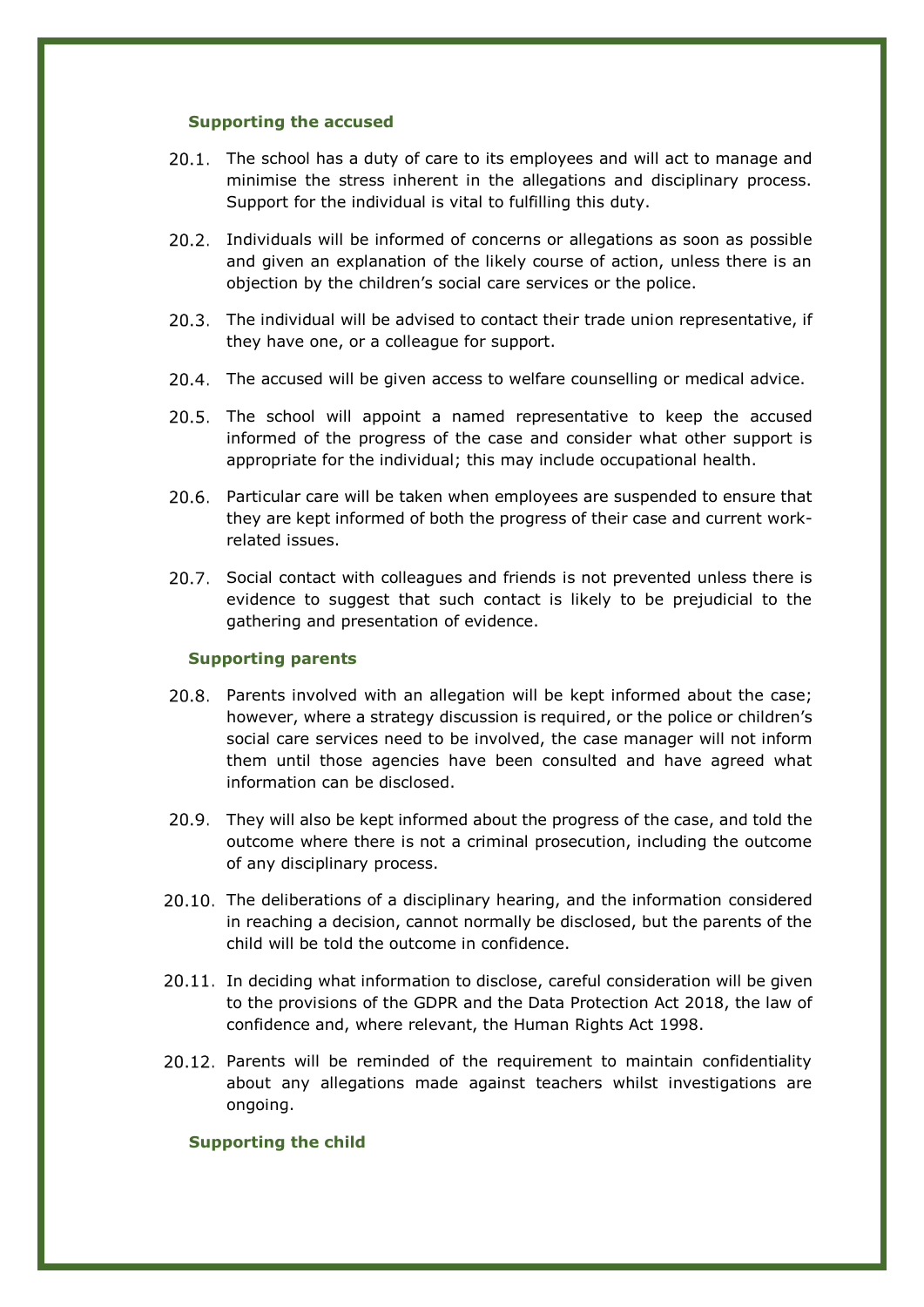20.13. In cases where a child may have suffered significant harm, or there may be a criminal prosecution, children's social care services or the police will consider what support the child or children involved may need.

# <span id="page-15-0"></span>**21.Monitoring and review**

**.**

- 21.1. This policy is reviewed annually by the Chief Executive Officer and Education Standards Committee
- 21.2. The scheduled review date for this policy is autumn 2020.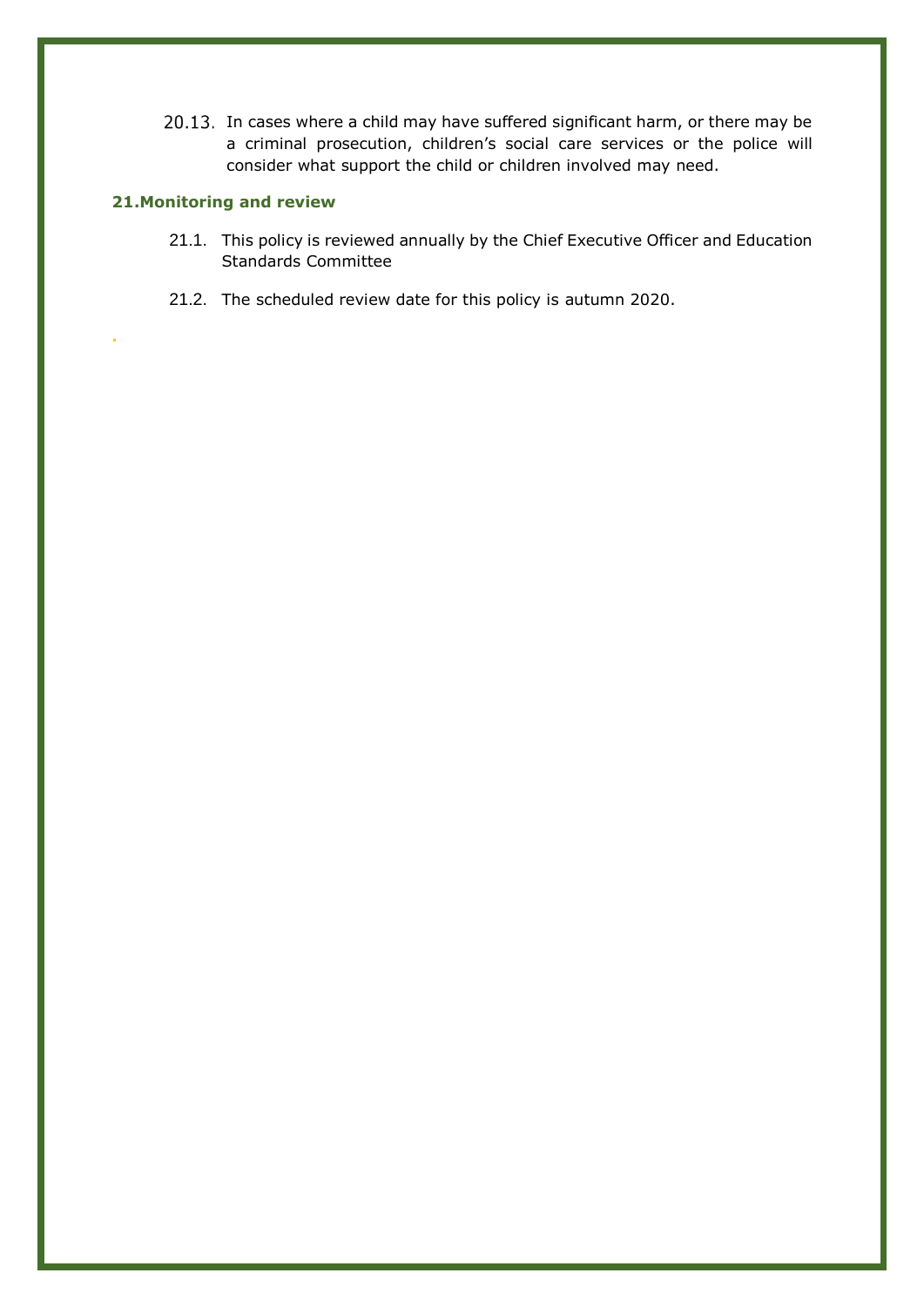# <span id="page-16-0"></span>**Appendix 1 – Information Guide for Employees Facing Allegations**

The aim of this information guide is to explain the processes involved, and the support and guidance available, if it is alleged that that you have:

- Harmed a pupil or put a pupil at risk of harm.
- Committed a criminal act towards a pupil.
- Behaved in a way that raises concern about the risk you may pose to children or young people.

# **1. Initial action**

As soon as possible after the allegation is made, the case manager should consult the designated officer to discuss the next action points, taking advice from children's social care services and the police as needed. The police may advise that you are not told about the allegation immediately.

The case manager's decision in consultation with the designated officer will be one, or a combination of, the following:

- a. The pupil is alleged to have suffered, or is likely to suffer, significant harm which requires immediate referral to children's social care services.
- b. A criminal offence is alleged this requires referral to children's social care services and the police.
- c. The allegation represents poor or inappropriate behaviour this should be considered under the school's disciplinary and/or capability procedures, including referral, if appropriate, to the school's occupational health advisor.
- d. The allegation is clearly and demonstrably without foundation and no further action will be taken.

If the conclusions of the initial discussions are a. or b., a strategy discussion should take place involving police, children's social care services, the case manager, designated officer and the school HR business partner. You should not be present. The discussion will focus on the needs of the pupil(s) who may be at risk. It will determine what action should be taken regarding further investigation, but it is not part of any disciplinary procedures.

If the initial discussions conclude the situation is as outlined in c., an investigation will be initiated under the school's disciplinary and/or capability procedures.

If the conclusion is as outlined in 'd'. you should be told orally and in writing that the allegation is without foundation and that no further action will be taken.

# **2. Types of possible investigation**

The types of investigation that may be undertaken are:

- Child protection inquiries by children's social care services.
- Criminal investigation by the police.
- Disciplinary/capability investigation.

A disciplinary investigation will usually be held in abeyance until external agency investigations are complete, unless prior agreement is reached. Whilst these investigations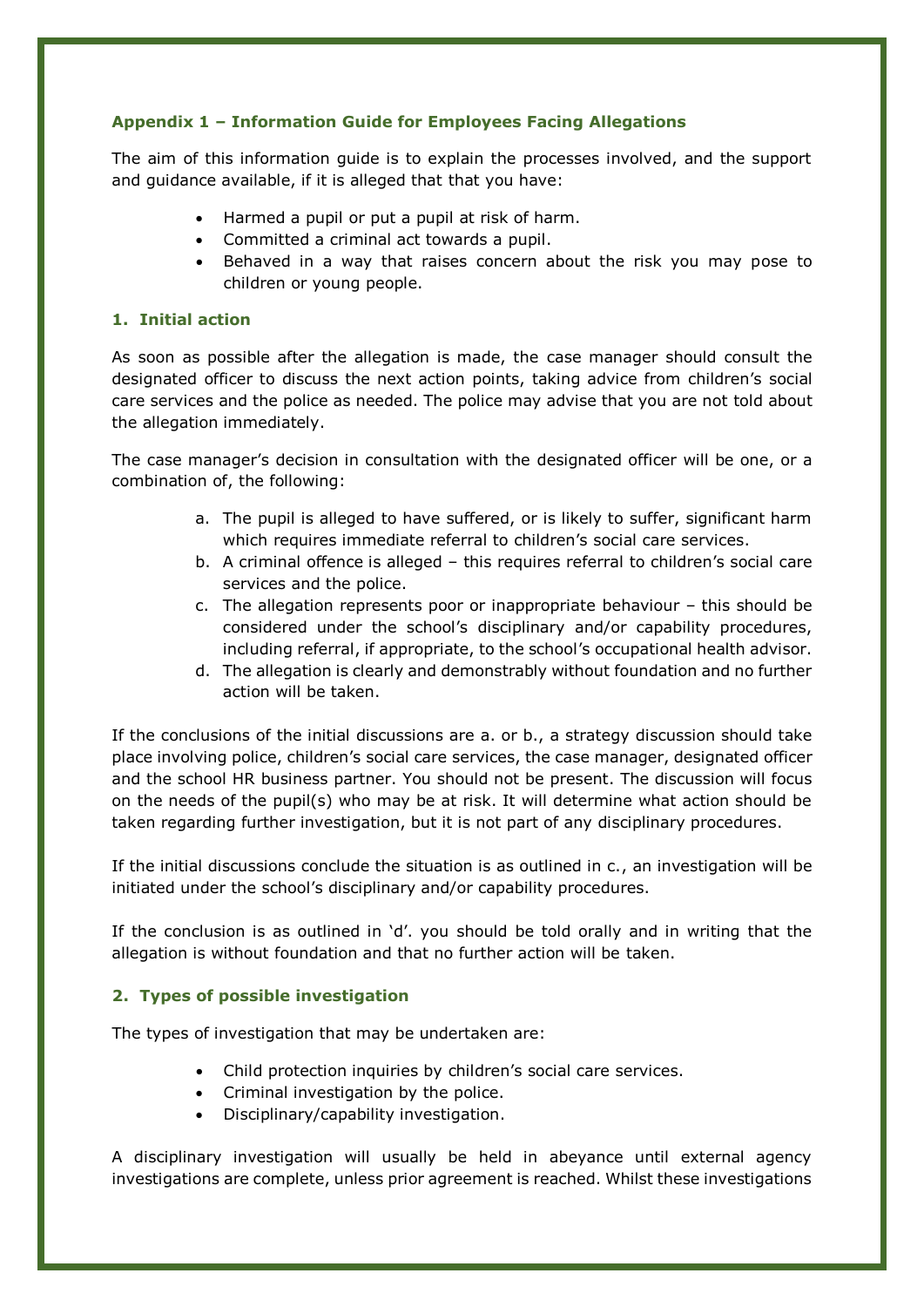should be conducted as speedily as possible, they should also be balanced against the need to be thorough and fair, in line with natural justice. Statements taken in external investigations could be used in subsequent disciplinary proceedings.

## **3. Suspension**

Suspension is a neutral act and should not be automatic. Where possible, the decision to suspend should be informed by the strategy discussion, and should only occur when the known facts relating to the allegation indicate:

- $\bullet$  A pupil may be at risk.
- The allegation is so serious that dismissal for gross misconduct is possible.
- Suspension is necessary to allow the conduct of the investigation to proceed unimpeded.

Alternatives to suspension will be considered, e.g. leave of absence, transfer of duties, additional supervision.

Where suspension is being considered, an interview with you will normally be arranged. You have the right to be accompanied by a trade union representative or a colleague. You are advised to seek the assistance of your union representative. If you are suspended, one of their roles will be to promote your interests and raise issues that may be of concern to you.

The interview is not an examination of the evidence, but an opportunity for you to make representations concerning possible suspension.

Other people, including other staff, should only be told about the allegation on a 'need-toknow basis'. Notification may be delayed if the police think this could prejudice an investigation.

Those who will be told of the allegation and likely course of action include you, the pupil concerned, their parents, the person making the allegation, your manager, the case manager, school HR business partner, the designated officer and the investigating agencies as above.

If you are suspended, those persons likely to be on a disciplinary panel, if convened, will be given limited information so any future disciplinary process is not prejudiced. If the matter becomes common knowledge, it may be necessary to issue a brief statement, agreed by the agencies concerned, to parents, pupils and the public.

# **4. Support**

You should expect to be:

- Advised to contact your union representative.
- Given a support contact within the school who should keep you up-to-date with the progress of your case.
- Given a team contact, if you are suspended, who will update you about normal school activities. Social contact with colleagues should not be precluded unless this would be detrimental to the investigation. The type of information and frequency of contact should be agreed, but colleagues should not comment on or discuss the investigation.